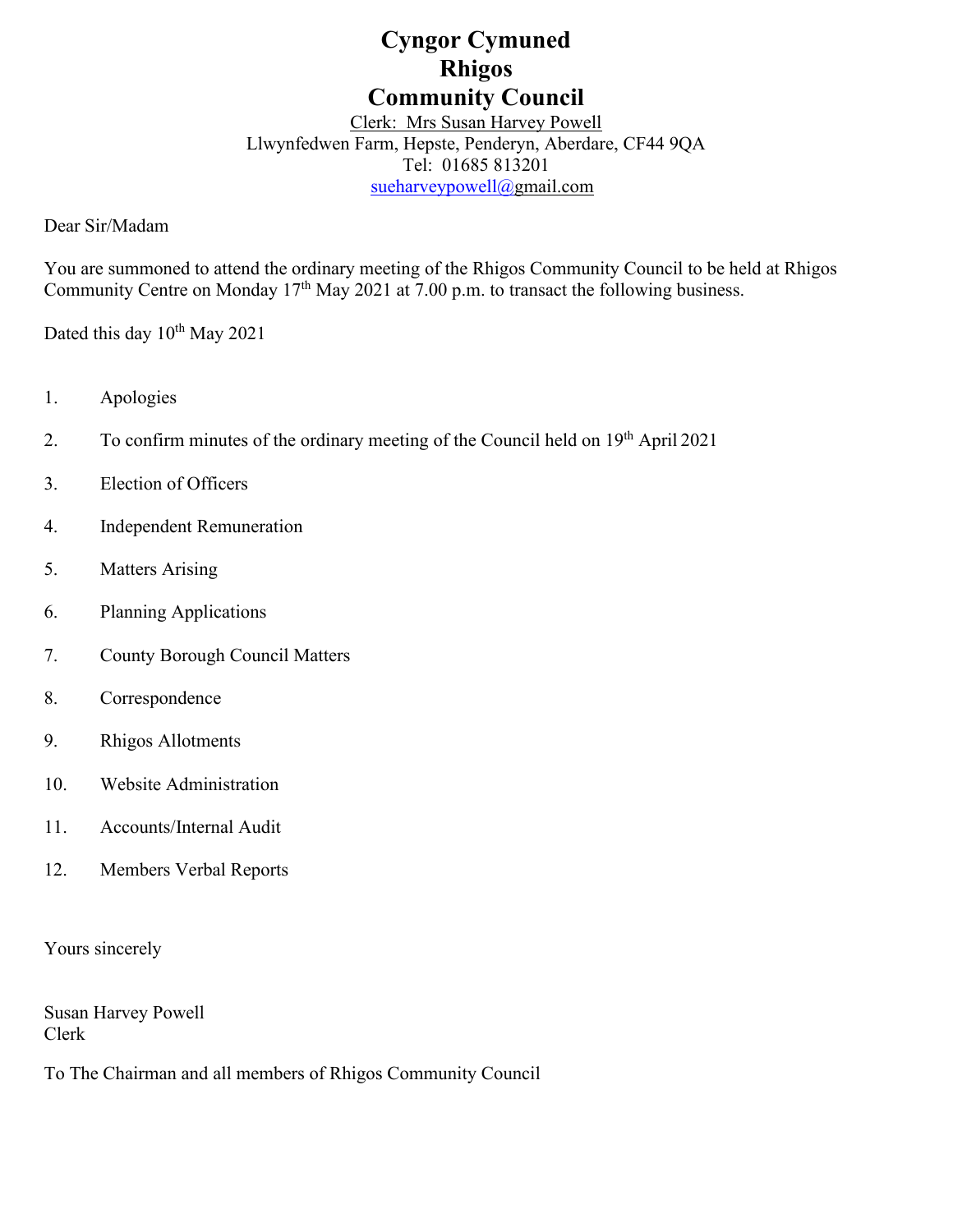# **Rhigos Community Council**

Minutes of the ordinary meeting of Rhigos Community Council held remotely on Monday 19<sup>th</sup> April 2021 at 7.00 p.m.

Present: Cllrs. P Oliver, M Evans, G Thomas, H Wagner

Apologies: Cllr. S Maull, O Morgan

Cllr. A Genc has resigned due to him moving out of the area

### **2021/29 Minutes**

It was resolved to confirm Minutes of the Ordinary Meeting of the Council held on 8th March 2021

# **2021/30 Declaration of Interest**

None recorded

# **2021/31 Matters Arising**

- a. Bike Track Cwm Hwnt on  $3<sup>rd</sup>$  April 11 bikes went through the village, they were all the same possibly from the Walters Group
- b. Land at Hirwaun Roundabout nothing to report
- c. Old Parish Road photographs will be taken and sent
- d. Dangerous trees on Rhigos Road Mrs Powell has sent photographs
- e. Enviroparks Planning Application it has been reaffirmed that the right to appeal has been refused.
- f. Keep Wales Tidy Planting Cllr. Wagner will be taking part in the Great British Spring Clean  $28<sup>th</sup> - 30<sup>th</sup>$  June

# **2021/32 Planning**

It was resolved to note:

a. Land to the West of Llwydcoed and the East of Penywaun linking the A465 at Croesbychan with the A4059 at the South East corner of Penywaun – proposed bypass.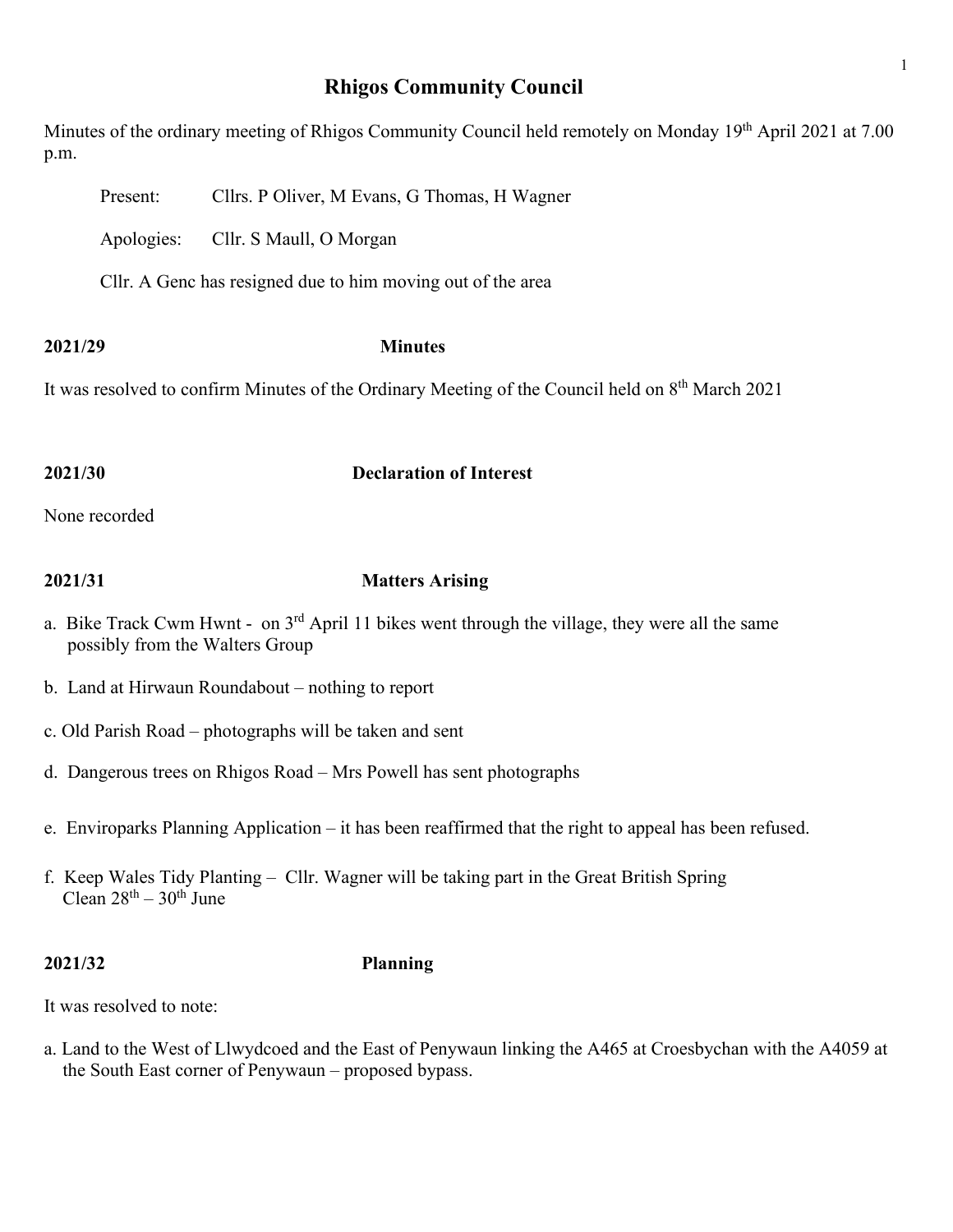### **2021/33 County Borough Council Matters**

It was resolved that the following complaints be passed on to Councillor G Thomas for his attention.

- a. Cllr. Thomas reported that the council will not provide any more bins in the area. He will give details for a litter pick or he suggested that people can use bags and ring the council for collection.
- b. Collapsed embankment Heol y Graig the tape has been removed. Cllr. Oliver asked that the council repair this as soon as possible.
- c. There is a lot of rubbish up the Parish road, bottles, cans etc.
- d. When is the road from Glan yr Afon to the Parish road being repaired.
- e. A panel from the land next to the shop is in the river. The gate there needs attention.
- f. The litter bin in Heol y Graig is overflowing.
- g. More bins are needed near the Ffyndaff site, Parish road and the rugby club.

### **2021/34 Correspondence**

It was resolved to receive the following correspondence

- a. Welsh Government Use Your Views Toolkit.
- b. Wales Government Climate Change Newsletter

## **2021/35 Rhigos Allotments**

Welsh Water has agreed to speak to Cllr. Morgan

Cllr. Wagner will contact Dudley's regarding a new gate.

There is 1 spare plot. The disclaimer will be circulated.

# **2021/36 Accounts/Internal Auditor**

The balance sheet was discussed and agreed. It was agreed to appoint Mrs R Holcombe as Internal Auditor. We are waiting for another 2 quotes for the cemetery paths.